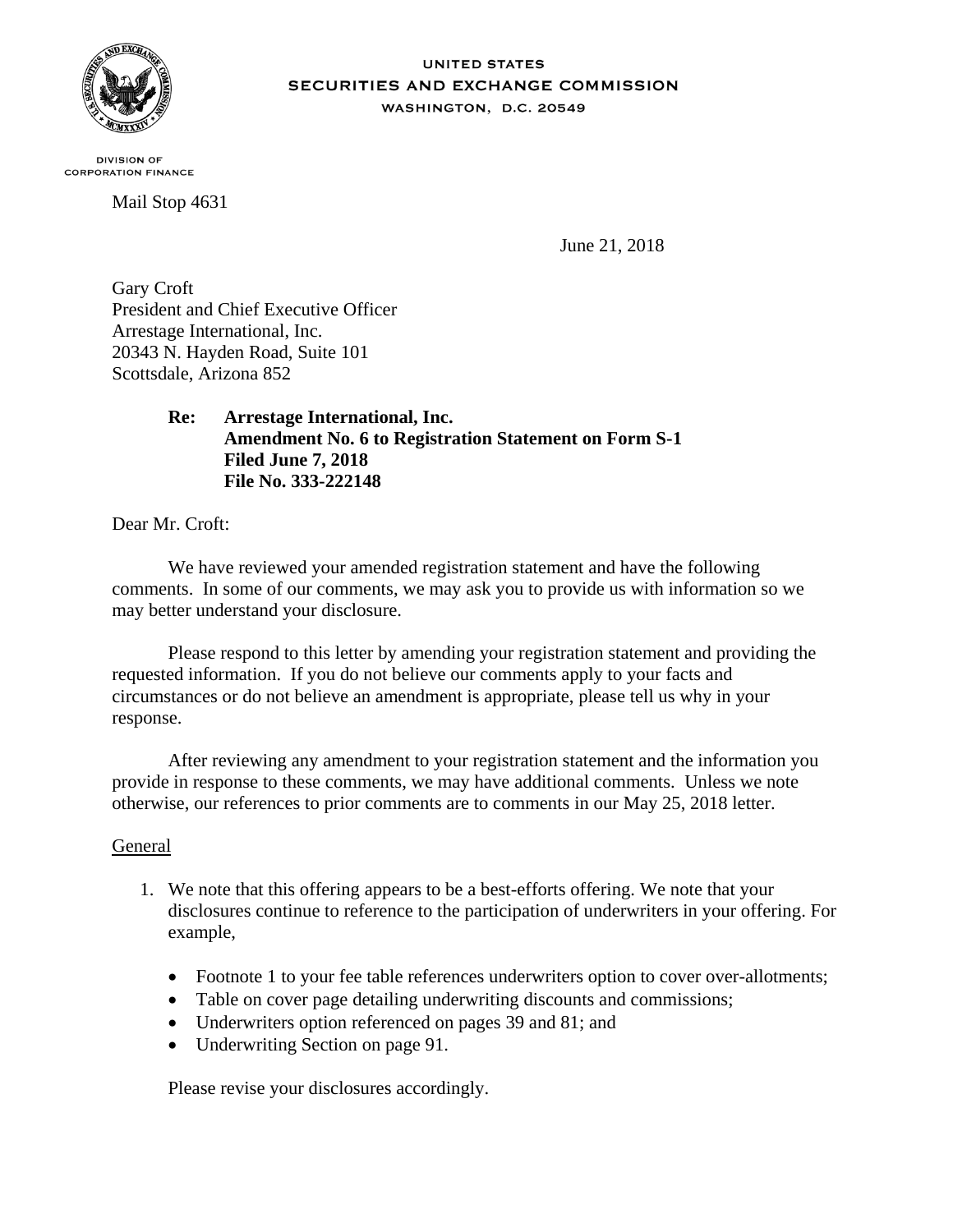Gary Croft Arrestage International, Inc. June 21, 2018 Page 2

## Capitalization, page 35

2. This offering appears to be a best-efforts, no minimum offering. Therefore, please revise your capitalization table so that it does not reflect the receipt or application of proceeds from this offering. Further, please update your capitalization table to reflect the most recent interim period for which you have included financial statements in this filing.

## Dilution, page 36

3. Please update your dilution information to reflect the most recent interim period for which you have included financial statements in this filing.

## Plan of Distribution, page 41

4. We note your reference to Rule 103 of Regulation M. It is unclear how Rule 103 would be applicable to this offering. Please delete or advise.

## Report of Independent Registered Public Accounting Firm, page F-3

5. Please explain why your auditor revised the date of their audit report for the period ended December 31, 2016.

# Exhibit 5.1

- 6. We note your response to comment 12 and reissue our comment. We note that you are registering 2,000,000 shares of common stock. Counsel's opinion continues to state that you are registering 30,000,000 shares of common stock. Please have counsel revise the legal opinion accordingly.
- 7. We note your response to comment 13 and reissue our comment. Counsel's opinion continues to reference selling stockholders. However, there are no selling stockholders participating in this offering. Please have counsel revise the legal opinion accordingly.

#### Exhibits 23.1 and 23.2

8. Please amend your filing to include consents from your auditor that are updated to reference the appropriate filing and audit report dates.